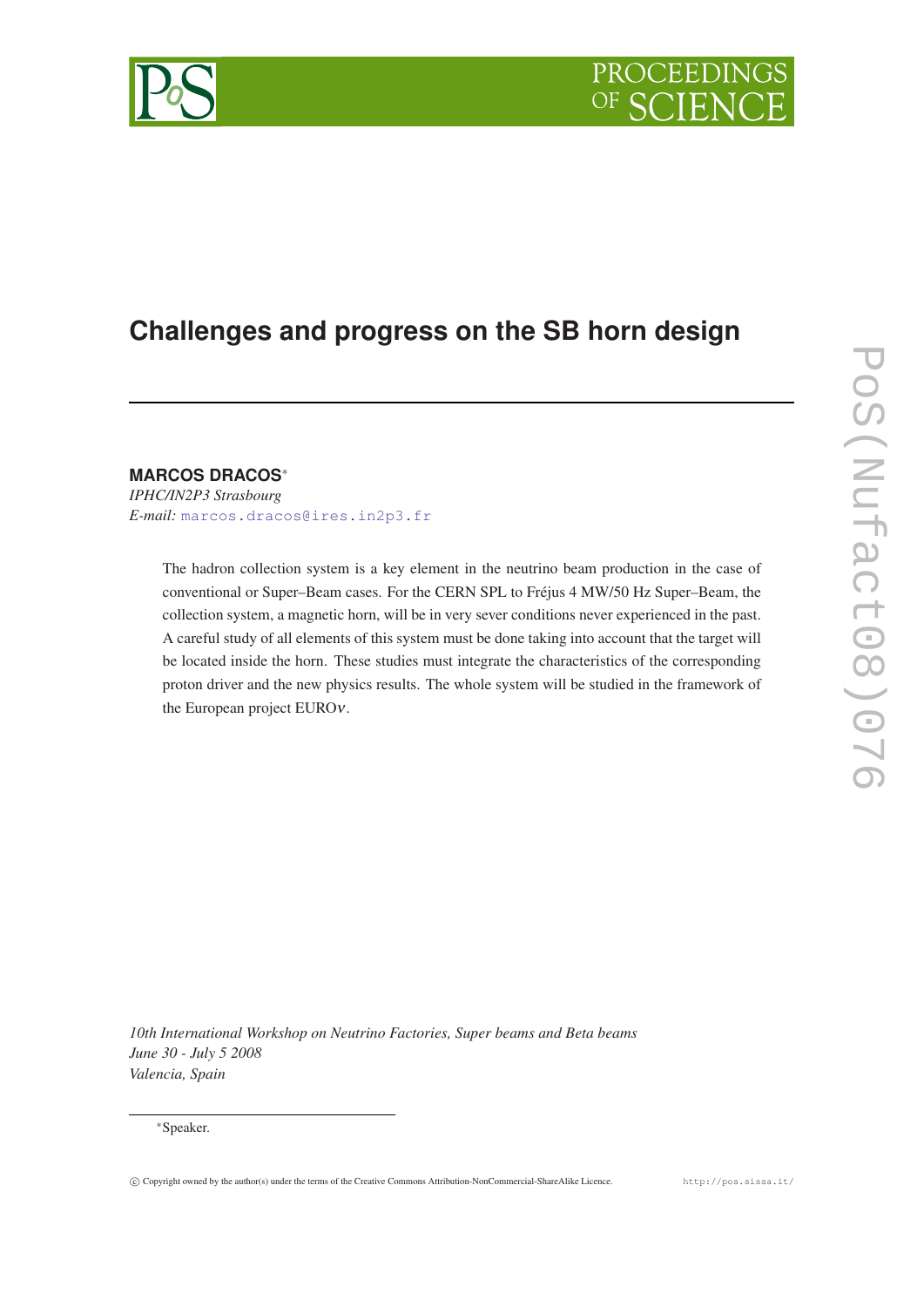#### 1. Introduction

Conventional muon neutrino beams are produced by the decay of mesons (pions and kaons). These mesons are produced by colliding a proton beam with a target. To send the neutrinos in the right direction, the only available possibility is to act on the direction of the charged mother particles. After the proton collision with the target, the emerging mesons are collected and focused towards the neutrino detector using a toroidal magnetic field. The hadron collector used very often in this application is a magnetic horn pulsed with a very high electrical current. In the case of the CERN SPL Super-Beam (SB) the operation conditions will be much more severe than in previous applications. Table 1 shows a comparison of some horns already used by past or ongoing projects. In this table one can see that the under investigation horn has a small length which could be an advantage during the fabrication and operation, but, on the other side, the proton driver power (4 MW) and repetition rate (50 Hz) are considerably higher than other applications, a real challenge!

Project Proton Energy Power Rep. Rate Current Number of Length  $(GeV)$   $(MW)$   $(Hz)$   $(kA)$   $horns$   $(m)$ CNGS 400 0.2 2 pulses/6 sec 150 2 6.5 K2K | 12 | 0.0052 | 0.5 | 250 | 2 | 2.4–2.7 NUMI 120 0.4 0.5 200 2 3 MiniBoone 8 0.04 5 170 1 1.7 T2K | 50 | 0.75 | 0.3 | 320 | 3 | 1.4–2.5 SPL-SB 3.5-5 4 50 300–600 1-2 1.3

Table 1: Comparison of horns already used or under utilisation.

An initial design of a horn prototype system (horn+reflector) [[1](#page-4-0), [2](#page-4-0)] foreseen for a neutrino factory (NF) has been made at CERN for a 2.2 GeV proton beam. An optimisation and a redesign has been made in a SB context [\[3,](#page-4-0) [4](#page-4-0)], driven by the physics case of a long baseline experiment (130 km) between CERN and Fréjus (MEMPHYS detector location). From these studies, it came out that the optimal proton energy is between 3.5 and 4.5 GeV. The circulating electrical current is then required to be 300 kA in the horn and 600 kA in the reflector enveloping the horn (Fig. [1\)](#page-2-0). Above these energies, the muon neutrino beam starts being contaminated by electron neutrinos mainly coming from kaon decays. Both studies concluded that the proton target has to be installed inside the horn to maximise the hadron collection. For the power dissipation of the system, this condition (coming from the relatively low proton energy and the consequently low forward hadron boost) imposes a very sever constraint. Mainly for this reason, the target/horn integration has to seriously be studied since the beginning. Although multi–physics simulation of the whole system could greatly help the conception of a reliable design, a dedicated R&D and testing with a target will be needed to validate these studies but also to face the various safety aspects (chemistry of heavy metals, high radiation levels, high voltage, high current...), which would also include the design of a complete remote handling installation for the horn and target maintenance and possible exchange.

The European FP7 Design Study EUROν will study all aspects of feasibility of the target, horn and integration of the two objects.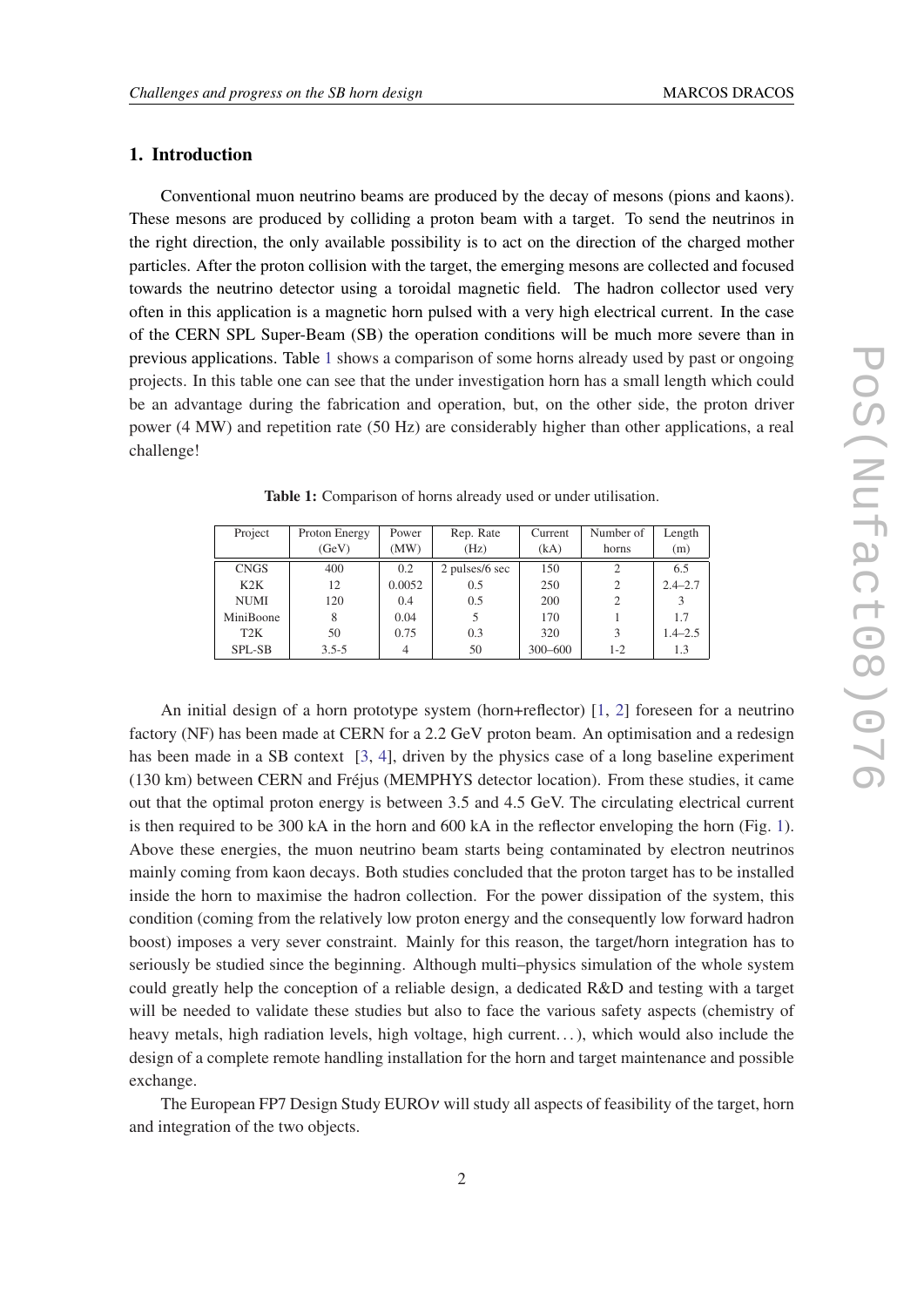<span id="page-2-0"></span>

Figure 1: Schematic view of the horn and reflec-



Figure 2: Schematic view of 4 target/horn systems sharing the proton beam power.

#### 2. Description

The magnetic horn under study will have to focus hadrons (mainly pions) with a mean momentum of 600 MeV/c parallel to the beam axis and towards a distant detector. In the so called SB baseline of the project, the pions are produced by the impact of a primary 4 MW/3.5 GeV/2 mA pulsed proton beam delivered by a linac (SPL [\[5\]](#page-4-0)) on a target located inside the horn (Fig. 1). The horn is composed by an aluminium internal and external as thin as possible skins  $\leq 3$  mm) to minimise the energy deposition by the particles coming out of the target. To obtain the toroidal magnetic field needed for the hadron focusing, a high current circulates between the internal and external skins inducing inside the horn a magnetic field varying like 1/*r* where *r* is the distance from the horn axis. In this way, the magnetic field outside the horn completely vanishes in order the particles coming out to suitably stop spiring at the moment where their direction is parallel to the horn axis.

The electrical current needed to obtain this result is of the order of several hundreds of kA excluding the use of continues current sources because of the huge current consumption and power to be dissipated (otherwise the whole collection system has to be cryogenic with many other complications, see hereafter). Thus, the horn is submitted to a strong electromagnetic pulse producing thermo–mechanical stresses, vibrations, and fatigue. This project will benefit from the experience of CERN (prototype horn designed for 2.2 GeV), Miniboone, CNGS and T2K horns. The power supply design is an extrapolation of existing facilities and a first prototype version at only a fraction of the nominal current and repetition rate has been built and tested (30 kA/1 Hz) at CERN.

The horn shape strongly depends on the hadron energy and thus on the primary proton beam energy. Since the CERN design, the physics requirements have changed according to recent physics results and the actual required proton energy is of the order of 3.5 GeV instead of 2.2 GeV. Mainly for this reason and to profit of new technological developments, a new horn design and prototype have to be done. An optimized horn design maximizing the neutrino beam intensity could help to reduce the challenging proton beam intensity or to reduce the experiments duration by few years.

A common proton driver solution with the same energy for SB and NF is under investigation. A 5 GeV proton beam could be a good compromise for these two facilities (physics requires low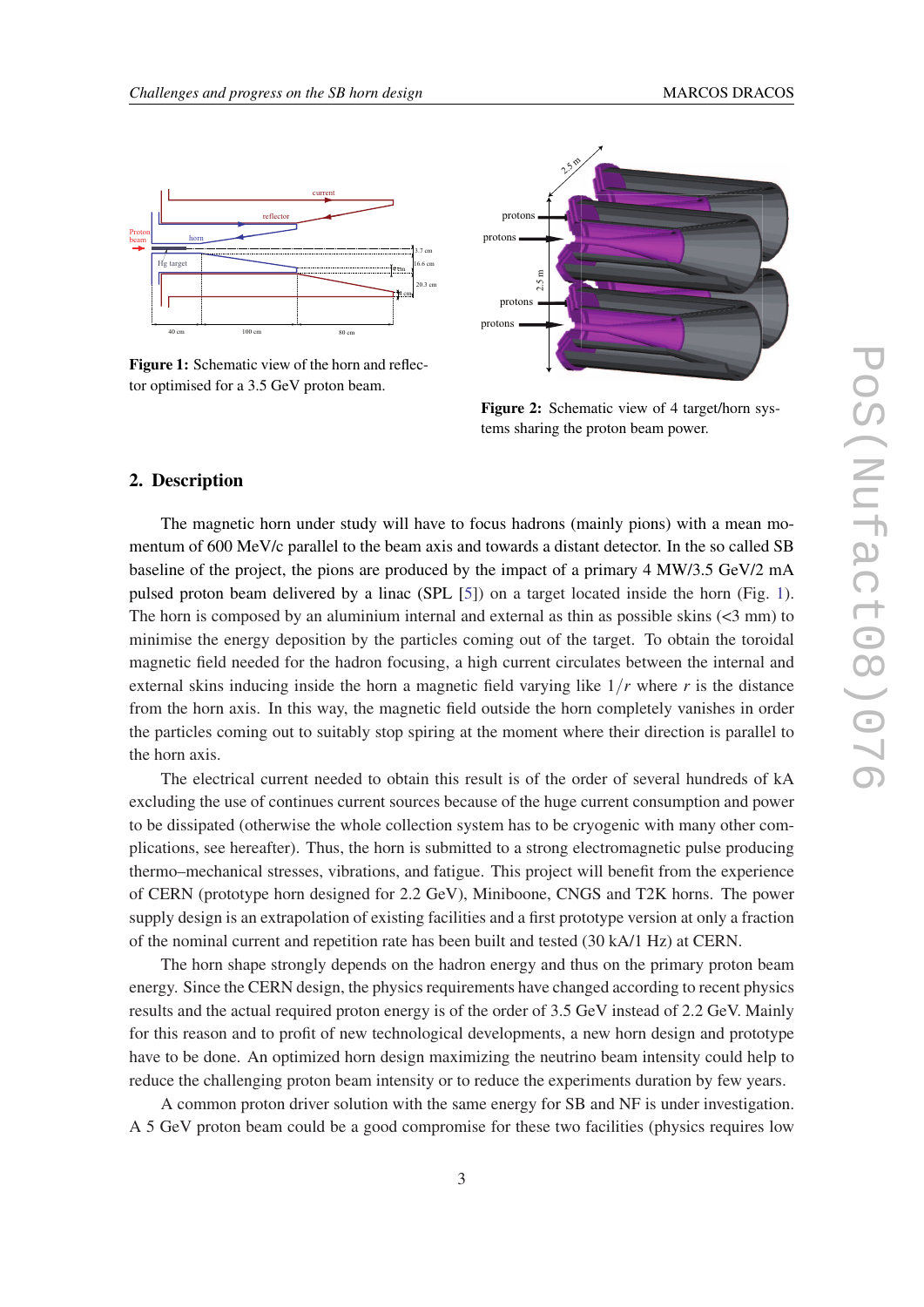energy protons for SB while going higher in energy would provide more pions for NF). But, the pion yield by 3–20 GeV protons is however poorly known. Geant4 and MARS simulations give significantly different results (up to 50%) in the best phase space regions both for super–beams and neutrino factories. HARP experiment has recently published results [\[6\]](#page-4-0) showing that the pion yield is maximum for protons between 5 and 8 GeV (for at least few different targets) pushing to conclude that a proton driver of 5 GeV energy could be a good compromise between SB and NF.

In this case, the horn shape has to be re-optimised to take into account the new hadron transverse momentum and tune the neutrino energy distribution and intensity according to the desired physics performance of the facility.

#### 3. Horn Pulsing System

A very important issue of the focusing system is the design of the horn pulser which also could limit the whole system's lifetime. This device is mainly composed of a capacitive energy bank able to deliver an energy of about 35 kJ, a charger and a commutation and energy recuperation system. Indeed, thanks to the low power dissipation inside the horn due to its low resistance, theoretically up to 80% of the injected energy could be recuperated and reinjected to the system making substantial economies on the power budget. The study of this recuperation option will constitute a significant part of this project.

The capacitive energy bank consisting of several capacitors will store the energy received by the charger (positive polarity) and deliver it to the load when the appropriate switch is closed. Due to the oscillating circuit, a negative voltage will be applied to the capacitors after the pulse, providing thus some electrical energy which could be reused before next pulse but after voltage reversal. The pulsing circuit is the most challenging part of the pulsing system. It will produce the short pulses for the load and manage the negative voltage remaining after the pulses in order to reverse the polarity and recover some energy.

To study CP violation with the corresponding experiment, neutrinos and anti–neutrinos are needed. Some ideas have been expressed concerning the horn operation, where, instead of having dedicated periods to one neutrino kind, to mix both periods by sending in the horn alternatively a positive and negative pulses. In this way, after the pulse oscillating signal changes "naturally" polarity, instead of using switches to revert this polarity, the charger would add to the pulse the missing power (due to dissipation in the system) and send an opposite polarity pulse to the horn. This option, under investigation, needing less switches, will probably extent the lifetime of the system.

#### 4. Integration Issues

Due to the very sever operation conditions, the whole system's integration including the target, the horn, the pulser and the cooling system, has to be carefully studied. Liquid targets as mercury studied for NF and presenting less power dissipation problems would add extra difficulties in this application mainly due to the small size of the internal part of the horn. Solid targets, used up to now are not able to cope with the 4 MW beam power. Recent studies show that the maximum beam energy using solid targets could not exceed 2 MW.